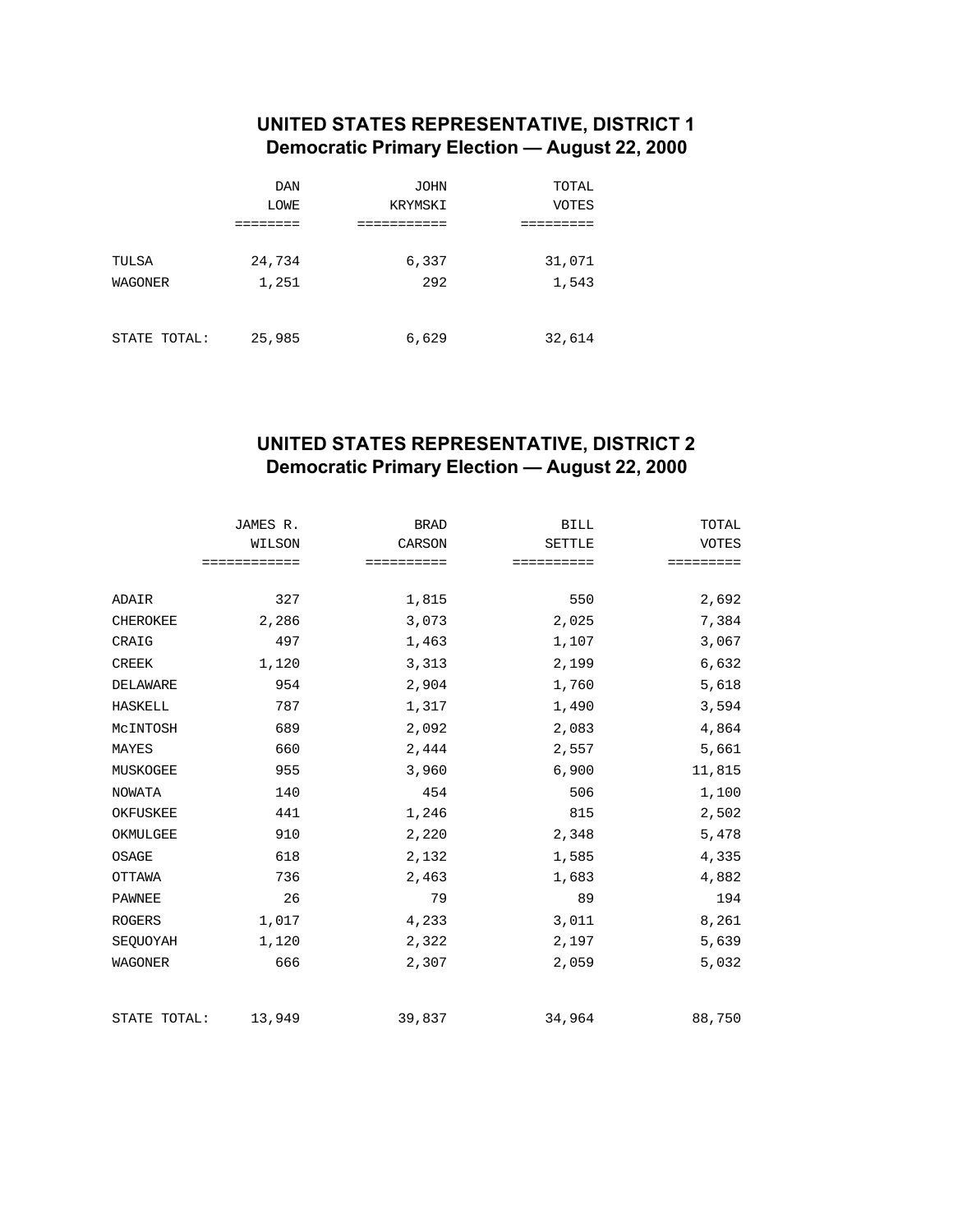### **UNITED STATES REPRESENTATIVE, DISTRICT 6 Democratic Primary Election — August 22, 2000**

|                 | RANDY          | <b>BOB</b>    | TOTAL        |
|-----------------|----------------|---------------|--------------|
|                 | <b>BEUTLER</b> | MOONEYHAM     | <b>VOTES</b> |
|                 | ===========    | ============= | =========    |
| ALFALFA         | 335            | 170           | 505          |
| <b>BEAVER</b>   | 101            | 196           | 297          |
| <b>BECKHAM</b>  | 3,423          | 329           | 3,752        |
| <b>BLAINE</b>   | 740            | 330           | 1,070        |
| CADDO           | 3,425          | 1,123         | 4,548        |
| CANADIAN        | 2,017          | 1,050         | 3,067        |
| CIMARRON        | 204            | 230           | 434          |
| <b>CUSTER</b>   | 2,839          | 342           | 3,181        |
| <b>DEWEY</b>    | 785            | 192           | 977          |
| <b>ELLIS</b>    | 428            | 226           | 654          |
| <b>GARFIELD</b> | 2,607          | 1,828         | 4,435        |
| GRANT           | 392            | 368           | 760          |
| GREER           | 1,351          | 147           | 1,498        |
| <b>HARMON</b>   | 785            | 71            | 856          |
| <b>HARPER</b>   | 287            | 273           | 560          |
| KINGFISHER      | 751            | 517           | 1,268        |
| KIOWA           | 1,103          | 266           | 1,369        |
| <b>MAJOR</b>    | 323            | 134           | 457          |
| OKLAHOMA        | 7,760          | 5,264         | 13,024       |
| ROGER MILLS     | 684            | 128           | 812          |
| TEXAS           | 487            | 754           | 1,241        |
| WASHITA         | 1,760          | 328           | 2,088        |
| <b>WOODS</b>    | 352            | 435           | 787          |
| WOODWARD        | 832            | 472           | 1,304        |
| STATE TOTAL:    | 33,771         | 15,173        | 48,944       |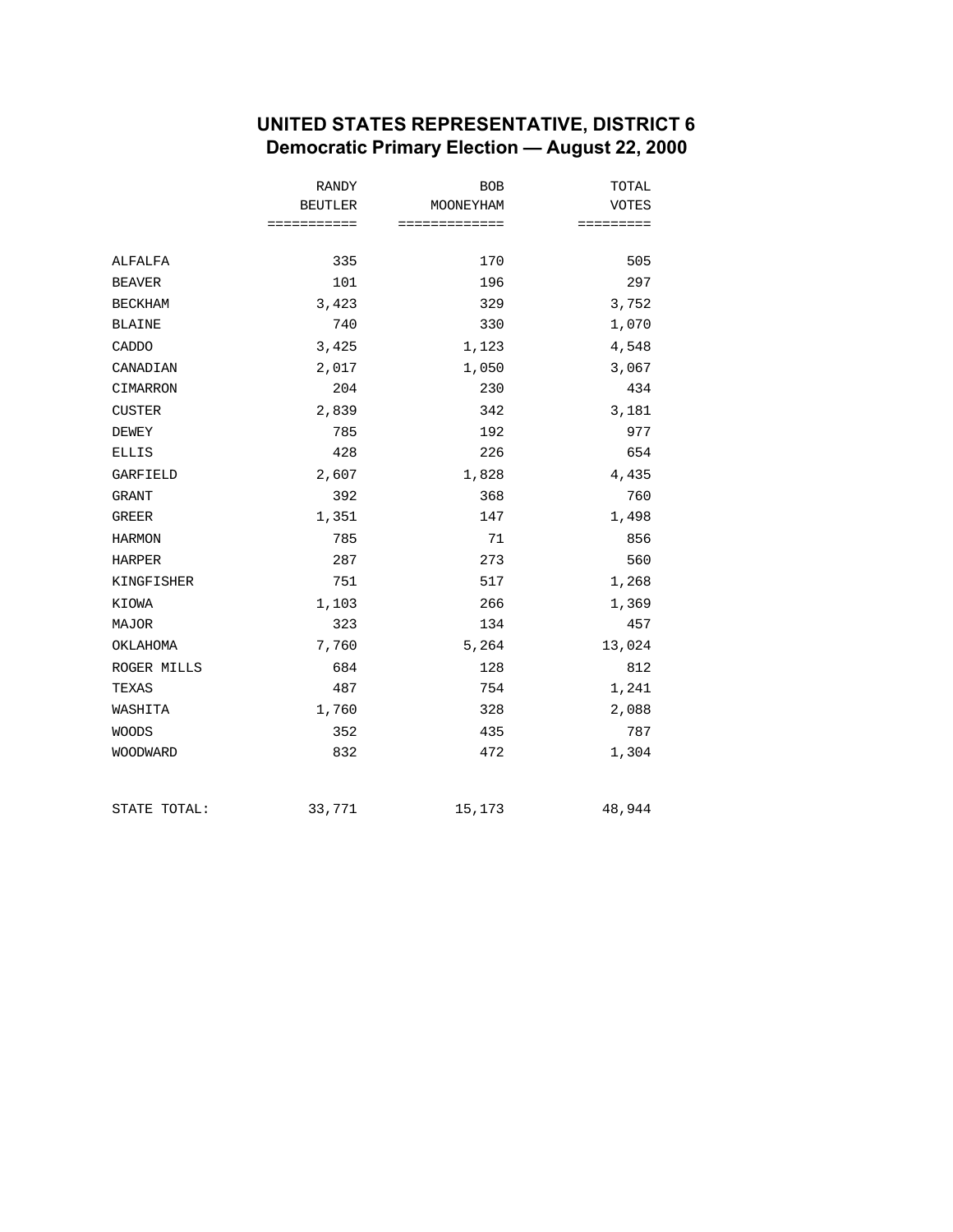## **STATE SENATOR, DISTRICT 3 Democratic Primary Election — August 22, 2000**

|                 | <b>HERB</b> | BRYAN J.     | TOTAL        |
|-----------------|-------------|--------------|--------------|
|                 | ROZELL      | <b>BIGBY</b> | <b>VOTES</b> |
|                 |             |              |              |
|                 |             |              |              |
| ADAIR           | 1,873       | 820          | 2,693        |
| <b>CHEROKEE</b> | 6,005       | 1,455        | 7,460        |
| MUSKOGEE        | 236         | 49           | 285          |
| SEOUOYAH        | 1,680       | 588          | 2,268        |
|                 |             |              |              |
|                 |             |              |              |
| STATE<br>TOTAL: | 9,794       | 2,912        | 12,706       |

### **STATE SENATOR, DISTRICT 11 Democratic Primary Election — August 22, 2000**

|                | MAXINE E.<br>CISSEL-HORNER<br>------------ | SAYAN<br>CRISP | TOTAL<br><b>VOTES</b> |
|----------------|--------------------------------------------|----------------|-----------------------|
| OSAGE<br>TULSA | 743<br>3,696                               | 201<br>1,747   | 944<br>5,443          |
|                | 4,439<br>STATE TOTAL:                      | 1,948          | 6,387                 |

## **STATE SENATOR, DISTRICT 15 Democratic Primary Election — August 22, 2000**

|              | TED           | PAT    | <b>STEVE</b> | TOTAL        |
|--------------|---------------|--------|--------------|--------------|
|              | <b>RITTER</b> | MARTIN | CAIN         | <b>VOTES</b> |
|              |               |        |              |              |
|              |               |        |              |              |
| CLEVELAND    | 704           | 774    | 424          | 1,902        |
| GARVIN       | 1,439         | 2,110  | 708          | 4,257        |
| MCCLAIN      | 972           | 2,266  | 731          | 3,969        |
|              |               |        |              |              |
| STATE TOTAL: | 3,115         | 5,150  | 1,863        | 10,128       |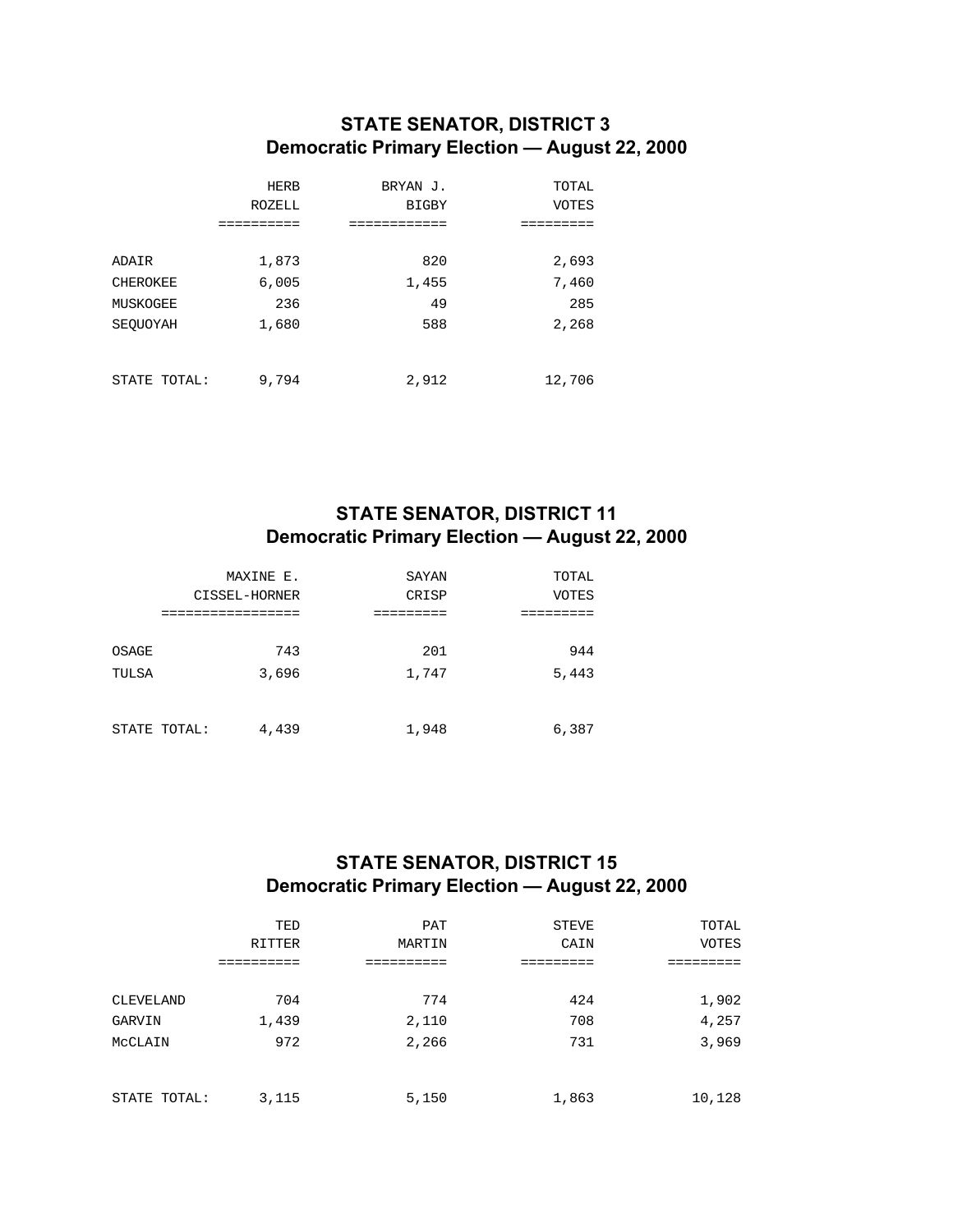### **STATE SENATOR, DISTRICT 47 Democratic Primary Election — August 22, 2000**

|              | <b>HERB</b>  | <b>JOHN</b> | TOTAL        |
|--------------|--------------|-------------|--------------|
|              | <b>GILES</b> | LAIR        | <b>VOTES</b> |
|              |              |             |              |
|              |              |             |              |
| LOGAN        | 707          | 456         | 1,163        |
| OKLAHOMA     | 1,613        | 1,081       | 2,694        |
|              |              |             |              |
|              |              |             |              |
| STATE TOTAL: | 2,320        | 1,537       | 3,857        |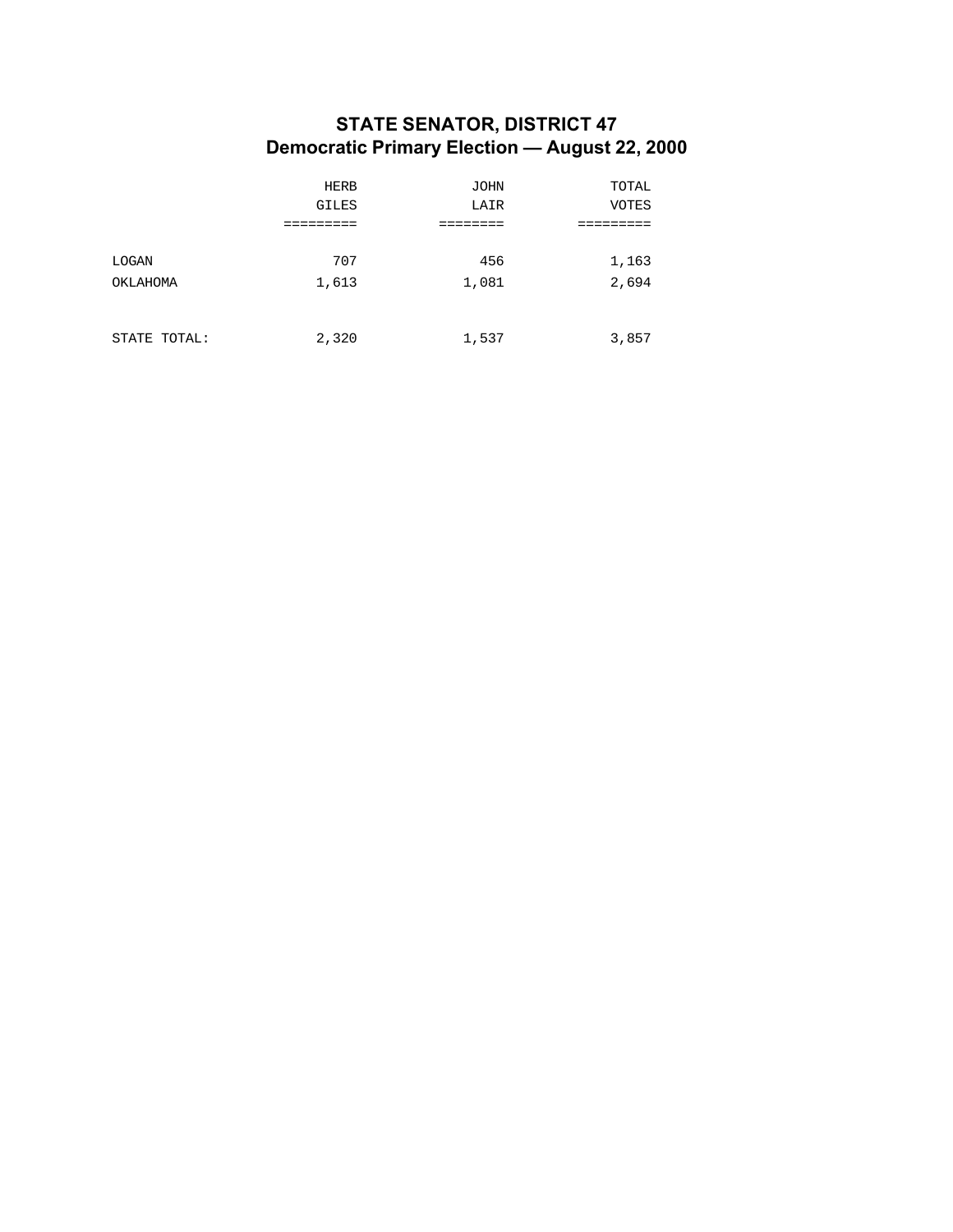#### **STATE REPRESENTATIVE, DISTRICT 4 Democratic Primary Election — August 22, 2000**

|              | WAYNE        | <b>DON</b> | JIM    | PAUL  | TOTAL        |
|--------------|--------------|------------|--------|-------|--------------|
|              | <b>RYALS</b> | EUBANKS    | WILSON | LANEY | <b>VOTES</b> |
|              |              |            |        |       |              |
| CHEROKEE     | 2,673        | 273        | 2,799  | 878   | 6,623        |
| SEQUOYAH     | 46           | 73         | 157    | 170   | 446          |
|              |              |            |        |       |              |
| STATE TOTAL: | 2,719        | 346        | 2,956  | 1,048 | 7,069        |

### **STATE REPRESENTATIVE, DISTRICT 6 Democratic Primary Election — August 22, 2000**

|               | <b>JOE</b>    | <b>JOE</b>     | TOTAL |  |
|---------------|---------------|----------------|-------|--|
|               | <b>EDDINS</b> | <b>JOHNSON</b> | VOTES |  |
|               |               |                |       |  |
|               |               |                |       |  |
| CRAIG         | 1,655         | 1,502          | 3,157 |  |
| MAYES         | 380           | 255            | 635   |  |
| <b>ROGERS</b> | 1,561         | 610            | 2,171 |  |
|               |               |                |       |  |
|               |               |                |       |  |
| STATE TOTAL:  | 3,596         | 2,367          | 5,963 |  |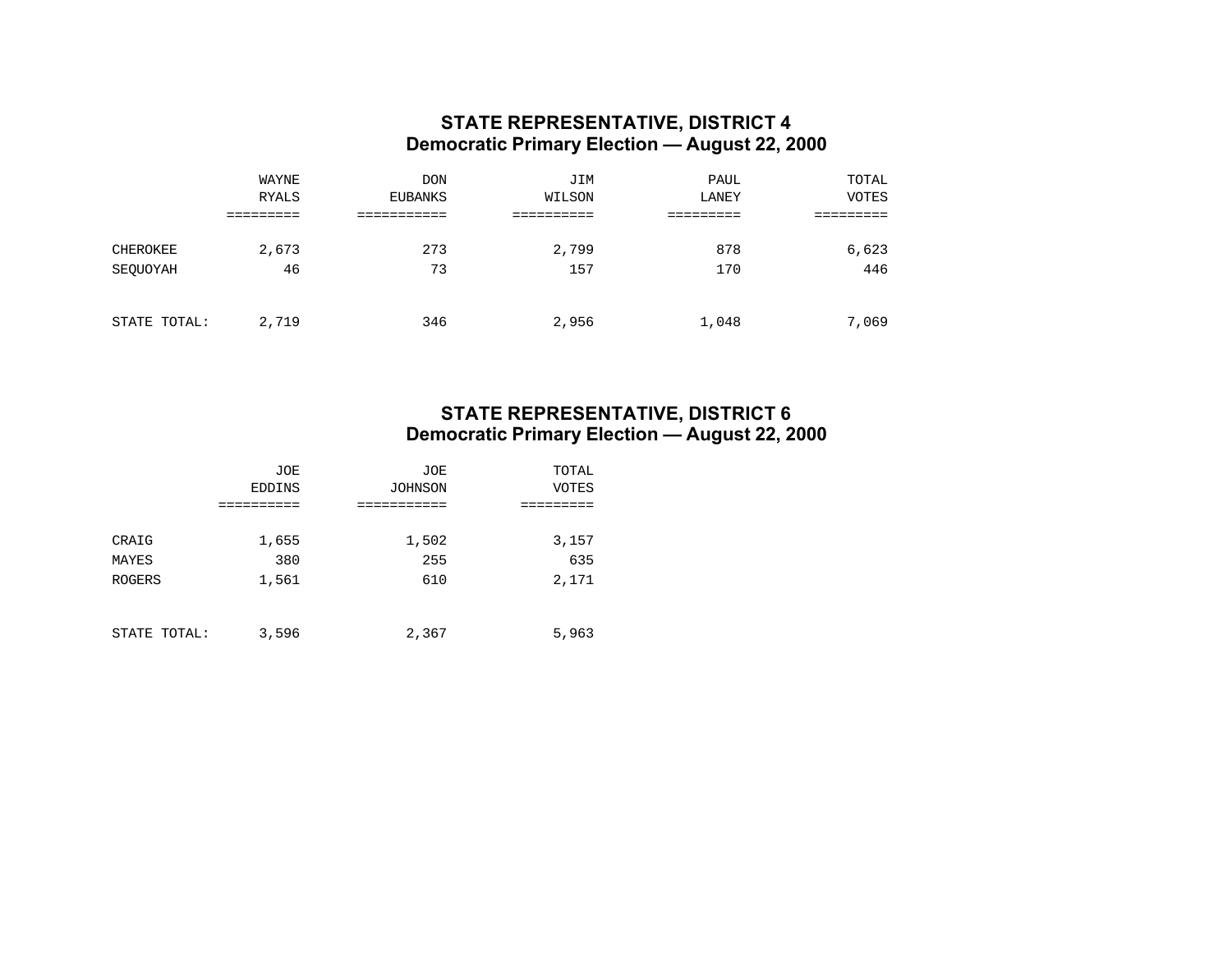### **STATE REPRESENTATIVE, DISTRICT 9 Democratic Primary Election — August 22, 2000**

|              | LIZ        | CRAIG   | TOTAL |
|--------------|------------|---------|-------|
|              | NOTTINGHAM | STANLEY | VOTES |
|              |            |         |       |
| ROGERS       | 2,717      | 2,317   | 5,034 |
| STATE TOTAL: | 2,717      | 2,317   | 5,034 |

### **STATE REPRESENTATIVE, DISTRICT 12 Democratic Primary Election — August 22, 2000**

|                     | JERRY W.<br><b>HEFNER</b> | VIRGINIA BLUE<br><b>JEANS JENNER</b> | TOTAL<br><b>VOTES</b> |
|---------------------|---------------------------|--------------------------------------|-----------------------|
|                     |                           |                                      |                       |
| MUSKOGEE<br>WAGONER | 47<br>4,720               | 12<br>673                            | 59<br>5,393           |
|                     |                           |                                      |                       |
| STATE TOTAL:        | 4,767                     | 685                                  | 5,452                 |

## **STATE REPRESENTATIVE, DISTRICT 13 Democratic Primary Election — August 22, 2000**

|              | ALLAN  | MURIEL B. | LELIA       | TOTAL        |
|--------------|--------|-----------|-------------|--------------|
|              | HARDER | SAUNDERS  | FOLEY-DAVIS | <b>VOTES</b> |
|              |        |           |             |              |
| MUSKOGEE     | 1,494  | 1,497     | 1,650       | 4,641        |
| WAGONER      | 104    | 91        | 90          | 285          |
|              |        |           |             |              |
| STATE TOTAL: | 1,598  | 1,588     | 1,740       | 4,926        |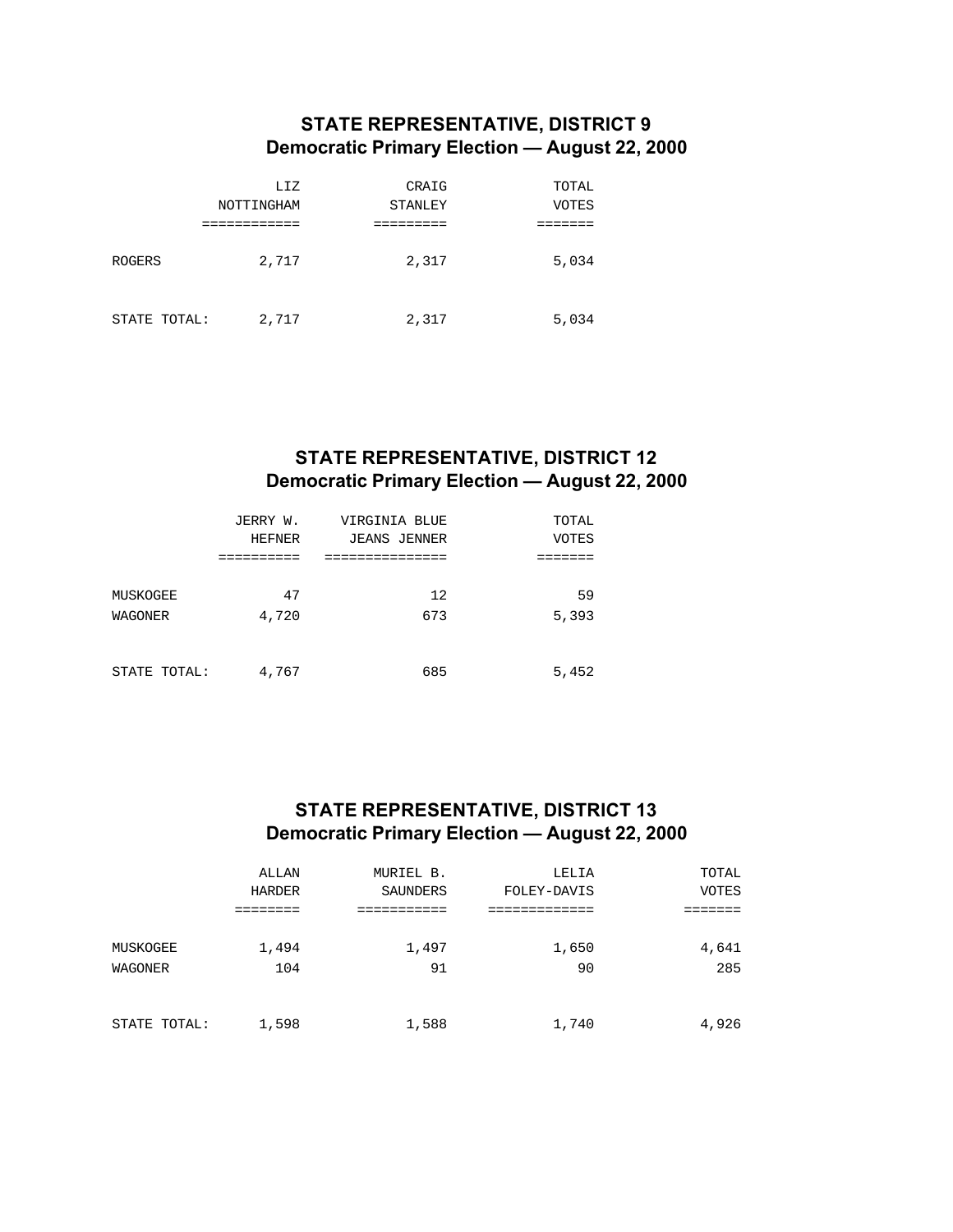#### **STATE REPRESENTATIVE, DISTRICT 15 Democratic Primary Election — August 22, 2000**

|              | TIM     | <b>RAY</b> | CURTIS E. CURT | JOE    | TOTAL |
|--------------|---------|------------|----------------|--------|-------|
|              | PENDLEY | MILLER     | WORKING        | WRIGHT | VOTES |
|              |         |            |                |        |       |
| HASKELL      | 486     | 2,667      | 185            | 372    | 3,710 |
| MCINTOSH     | 2,532   | 888        | 1,284          | 324    | 5,028 |
| MUSKOGEE     | 37      | 167        | 47             | 285    | 536   |
| SEQUOYAH     | 4       | 49         | 11             | 25     | 89    |
|              |         |            |                |        |       |
| STATE TOTAL: | 3,059   | 3,771      | 1,527          | 1,006  | 9,363 |

#### **STATE REPRESENTATIVE, DISTRICT 20 Democratic Primary Election — August 22, 2000**

|                 | PAUL D.     | KENNETH E. | MIKE    | TOTAL        |
|-----------------|-------------|------------|---------|--------------|
|                 | <b>ROAN</b> | CONVERSE   | NEWPORT | <b>VOTES</b> |
|                 |             |            |         |              |
|                 |             |            |         |              |
| ATOKA           | 742         | 723        | 1,355   | 2,820        |
| <b>BRYAN</b>    | 41          | 88         | 199     | 328          |
| COAL            | 470         | 392        | 1,185   | 2,047        |
| <b>JOHNSTON</b> | 1,555       | 503        | 639     | 2,697        |
|                 |             |            |         |              |
|                 |             |            |         |              |
| STATE TOTAL:    | 2,808       | 1,706      | 3,378   | 7,892        |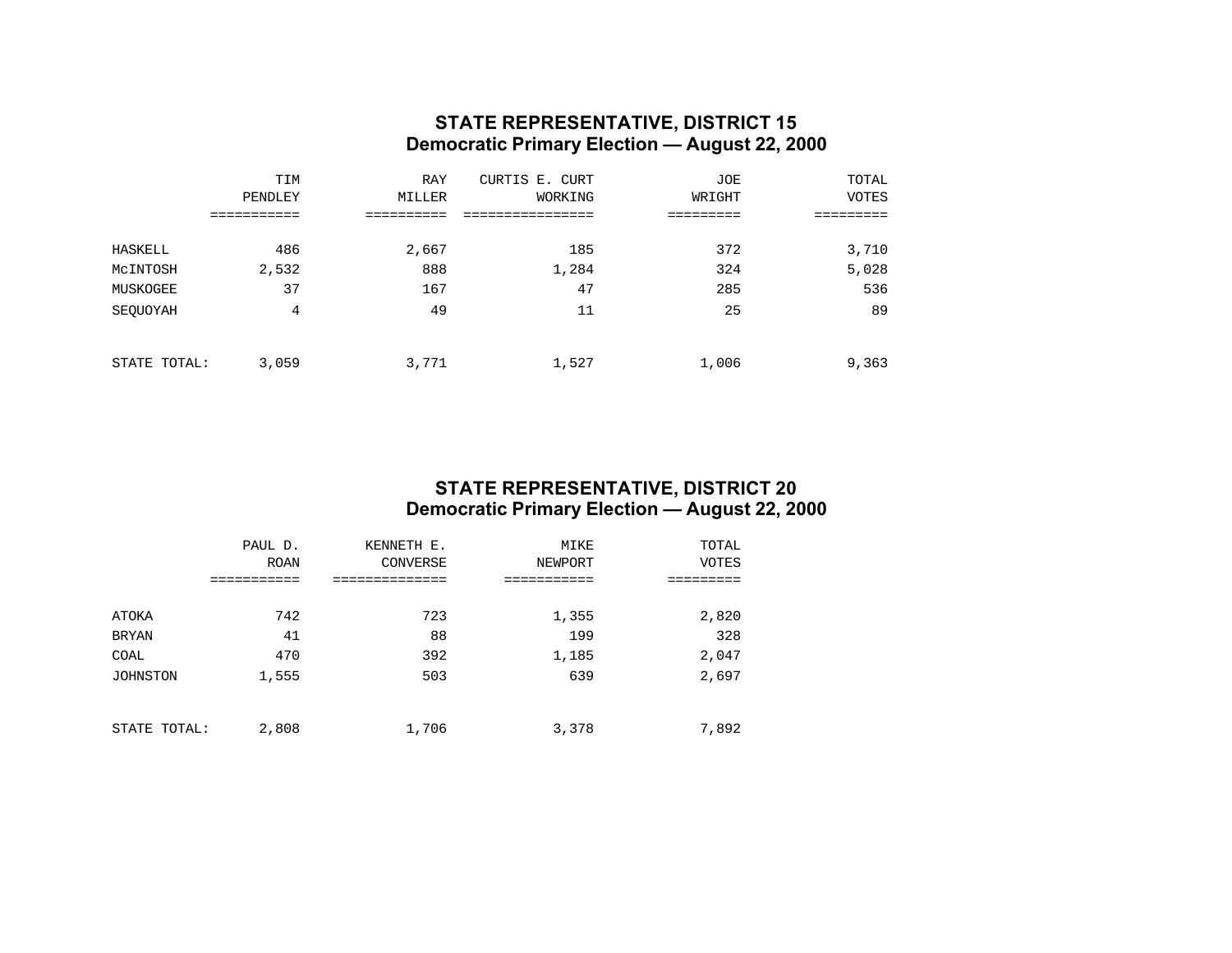### **STATE REPRESENTATIVE, DISTRICT 26 Democratic Primary Election — August 22, 2000**

|              | KEN<br>FULLBRIGHT | TERRY<br>LaVALLEY | TOTAL<br><b>VOTES</b> |
|--------------|-------------------|-------------------|-----------------------|
| POTTAWATOMIE | 1,373             | 2,380             | 3,753                 |
| STATE TOTAL: | 1,373             | 2,380             | 3,753                 |

## **STATE REPRESENTATIVE, DISTRICT 32 Democratic Primary Election — August 22, 2000**

|                  | MIKE<br><b>SHIELDS</b><br>--------- | <b>DANNY</b><br>MORGAN | TOTAL<br><b>VOTES</b> |
|------------------|-------------------------------------|------------------------|-----------------------|
| CREEK<br>LINCOLN | 244<br>1,290                        | 302<br>2,500           | 546<br>3,790          |
| STATE TOTAL:     | 1,534                               | 2,802                  | 4,336                 |

### **STATE REPRESENTATIVE, DISTRICT 46 Democratic Primary Election — August 22, 2000**

|              | DAVID W.<br>LEE | <b>CHAD</b><br>HALL | TOTAL<br><b>VOTES</b> |
|--------------|-----------------|---------------------|-----------------------|
|              |                 |                     |                       |
| CLEVELAND    | 466             | 643                 | 1,109                 |
| MCCLAIN      | 1,374           | 1,839               | 3,213                 |
|              |                 |                     |                       |
| STATE TOTAL: | 1,840           | 2,482               | 4,322                 |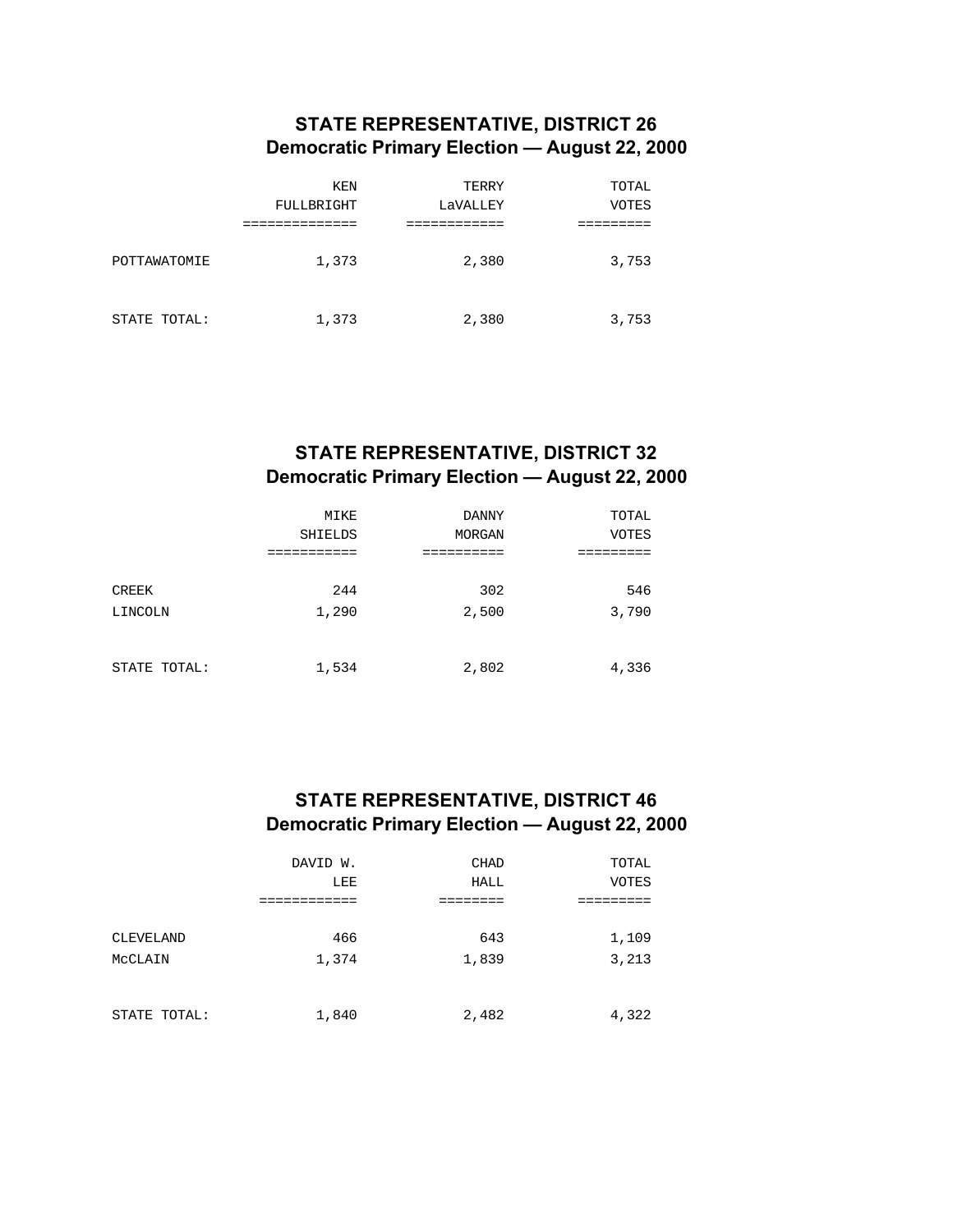### **STATE REPRESENTATIVE, DISTRICT 49 Democratic Primary Election — August 22, 2000**

|               | FRED           | WILLIAM BILL   | TOTAL        |
|---------------|----------------|----------------|--------------|
|               | <b>STANLEY</b> | <b>GARDNER</b> | <b>VOTES</b> |
|               |                |                |              |
|               |                |                |              |
| <b>CARTER</b> | 1,857          | 389            | 2,246        |
| <b>LOVE</b>   | 1,948          | 331            | 2,279        |
| MARSHALL      | 1,851          | 508            | 2,359        |
|               |                |                |              |
|               |                |                |              |
| STATE TOTAL:  | 5,656          | 1,228          | 6,884        |

## **STATE REPRESENTATIVE, DISTRICT 56 Democratic Primary Election — August 22, 2000**

|              | <b>RICHARD</b><br><b>SUBIA</b> | <b>RON</b><br>LANGMACHER | TOTAL<br><b>VOTES</b> |
|--------------|--------------------------------|--------------------------|-----------------------|
|              |                                |                          |                       |
| CADDO        | 1,341                          | 2,762                    | 4,103                 |
| CANADIAN     | 54                             | 107                      | 161                   |
| <b>GRADY</b> | 100                            | 545                      | 645                   |
| STATE TOTAL: | 1,495                          | 3,414                    | 4,909                 |

## **STATE REPRESENTATIVE, DISTRICT 60 Democratic Primary Election — August 22, 2000**

|                | PURCY D.<br>WALKER | <b>JOHNNY</b><br><b>CRABB</b> | TOTAL<br><b>VOTES</b> |
|----------------|--------------------|-------------------------------|-----------------------|
|                |                    |                               |                       |
| <b>BECKHAM</b> | 2,945              | 851                           | 3,796                 |
| <b>GREER</b>   | 293                | 1,252                         | 1,545                 |
| <b>HARMON</b>  | 207                | 314                           | 521                   |
| ROGER MILLS    | 498                | 163                           | 661                   |
| STATE TOTAL:   | 3,943              | 2,580                         | 6,523                 |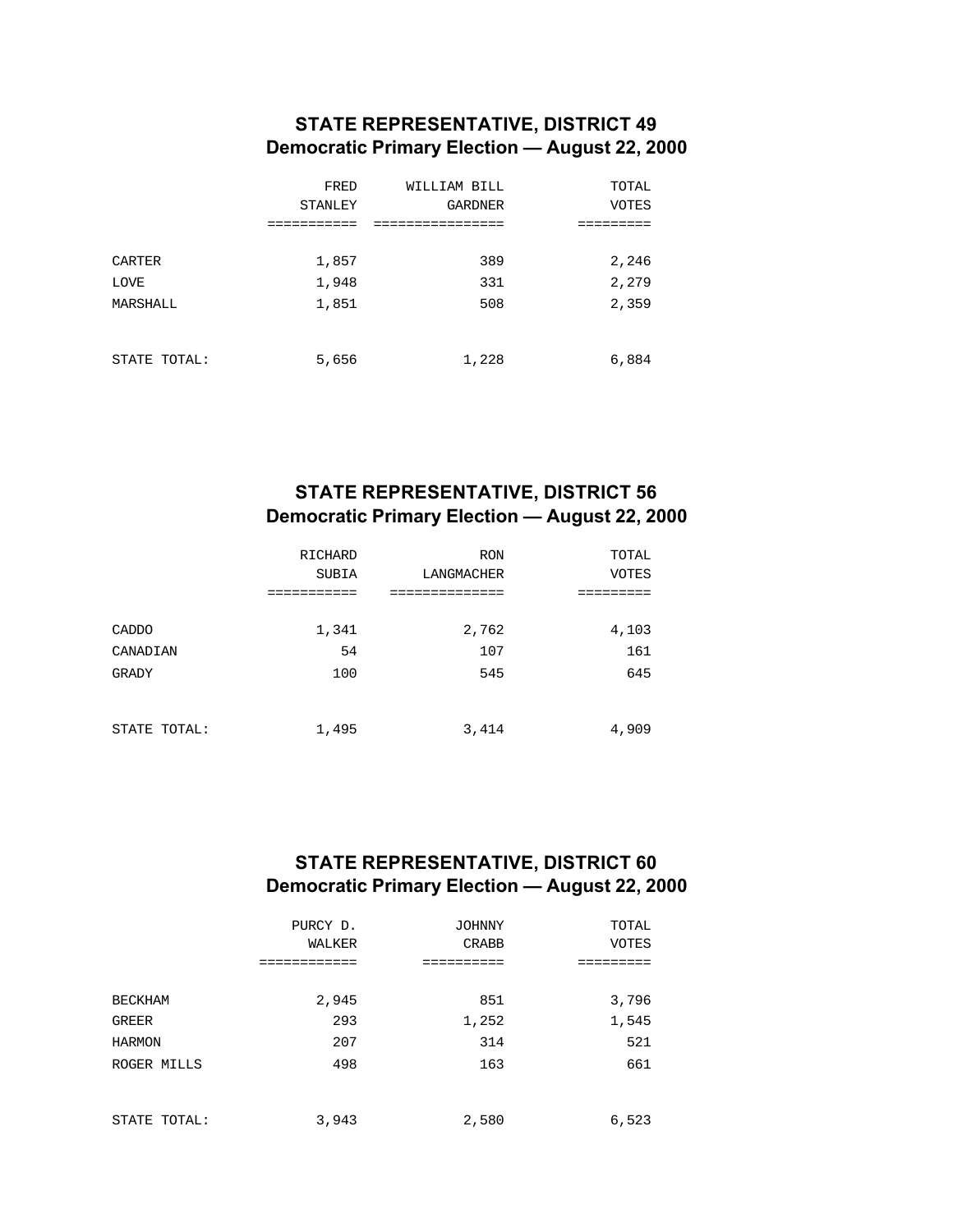### **STATE REPRESENTATIVE, DISTRICT 73 Democratic Primary Election — August 22, 2000**

|              | JACK R.   | <b>DON</b>  | TOTAL        |
|--------------|-----------|-------------|--------------|
|              | HENDERSON | <b>ROSS</b> | <b>VOTES</b> |
|              |           |             |              |
|              |           |             |              |
| OSAGE        | 333       | 592         | 925          |
| TULSA        | 1,182     | 2,032       | 3,214        |
|              |           |             |              |
|              |           |             |              |
| STATE TOTAL: | 1,515     | 2,624       | 4,139        |

### **STATE REPRESENTATIVE, DISTRICT 77 Democratic Primary Election — August 22, 2000**

|              | <b>JOY</b><br>STINSON | CASSIE MAE<br><b>BREWSTER</b> | TOTAL<br><b>VOTES</b> |
|--------------|-----------------------|-------------------------------|-----------------------|
|              |                       |                               |                       |
| TULSA        | 515                   | 1,923                         | 2,438                 |
| STATE TOTAL: | 515                   | 1,923                         | 2,438                 |

## **STATE REPRESENTATIVE, DISTRICT 80 Democratic Primary Election — August 22, 2000**

|              | NORMAN T.<br>PRUITT, JR. | FRED<br><b>KEAS</b> | TOTAL<br><b>VOTES</b> |
|--------------|--------------------------|---------------------|-----------------------|
| TULSA        | ________<br>866          | 903                 | 1,769                 |
| STATE TOTAL: | 866                      | 903                 | 1,769                 |